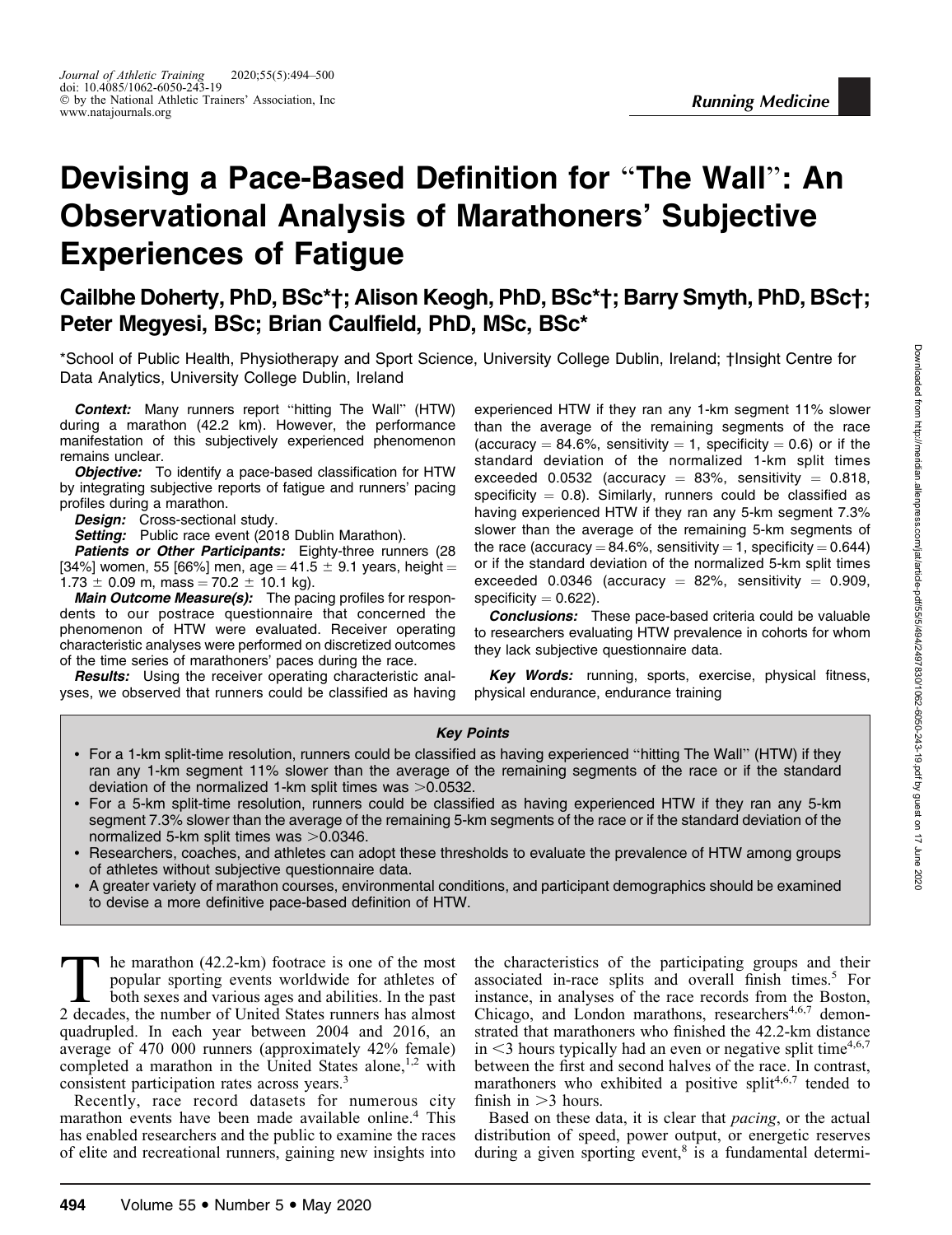nant of competitive endurance performance.<sup>9,10</sup> A phenomenon widely recognized as disrupting marathoners' pacing is associated with extreme fatigue and is known as ''hitting The Wall'' (HTW). It has been attributed to a combination of factors: peripheral fatigue, affecting the exercising skeletal and heart musculature; central fatigue, affecting the brain with either the accumulation of excessively high concentrations of neurotransmitters or the depletion of other critical neurochemicals; and self-regulatory fatigue, where increasing levels of perceived exertion and discomfort modify the regulation of neuromuscular recruitment and voluntary exercise behavior.<sup>11</sup> The multifaceted nature of HTW has led to a lack of clarity on what this phenomenon is or how it should be practically defined for its influence on runners' paces.

Buman et al<sup>12</sup> evaluated the phenomenon of HTW in  $315$ marathoners via a postrace questionnaire. The salient characteristics of ''The Wall'' were described by the 43% of participants who reported HTW during the marathon; subjective reports of ''generalized fatigue, unintentionally slowing pace, desire to walk, and shifting focus to survival'' were strongly correlated with the phenomenon.<sup>12</sup> These were the first researchers to formally define The Wall during a marathon. In a follow-up study, Buman et  $al<sup>13</sup>$ determined that The Wall occurred with increasing probability up to 32 km of the marathon distance and with decreasing probability from 33 km to 42 km. Although these authors were the first to devise a quantifiable means for identifying instances of HTW, they did not evaluate the marathoners' associated pacing. Therefore, the performance manifestation of HTW remains unclear. It may not be possible to comprehensively define all HTW instances due to its multifactorial nature, but the elucidation of a pace-based criterion specific to the marathon could be valuable to runners, coaches, and researchers in instances when subjective questionnaire data are not available. This would allow runners, coaches, and researchers to determine the prevalence of HTW in different marathons or under various environmental conditions when subjective questionnaire data are not available. Thus, we aimed to address a hypothesis-generating research question to advance current knowledge on the performance manifestation of the subjectively defined phenomenon known as The Wall during a marathon. Specifically, we administered a postrace questionnaire to marathon participants to determine whether they experienced HTW and subsequently evaluate their pacing profiles to devise a pace-based threshold for The Wall for the marathon. We hypothesized that it would be possible to accurately classify HTW occurrences (defined subjectively) on the basis of marathoners' paces.

## **METHODS**

## **Participants**

Participants were recruited at convenience during the Dublin Marathon Expo 2018 held October 26–27, 2018. Prospective participants in the KBC Dublin Marathon 2018, which was held on October 28, 2018, were required to attend this event to pick up their race numbers and race chips, which were needed to obtain an official time in the race. Floor space was rented in the preceding months, and members of the research team were stationed at a stand during the event. Attendees who approached the stand were informed of the researchers' intent to conduct a study of marathon running. Volunteers were not eligible for the study if they were  $\leq 18$  years of age. All participants provided written informed consent, and the study was approved by the Human Research Ethics Committee-Sciences of our university (reference: LS-17-77).

## Protocol

Participants were instructed to complete a short on-site questionnaire, documenting their race number, age, basic anthropometric measures (height and mass), training behavior, most recent race times (10 km, 10 mi, or half marathon), marathon experiences, and target finish times and provide their e-mail address. They were informed that their e-mail addresses would be used to send a postrace questionnaire related to their marathon experience. Runners with target times  $>4$  hours and 30 minutes were deemed ineligible to exclude individuals with a walk-run marathonpacing strategy.

Racers were sent the postrace questionnaire 48 hours after the marathon. The postrace questionnaire was used to ascertain symptoms of HTW, as identified by Buman et  $al$ ,<sup>12</sup> and delivered via a Google Form (Google LLC, Mountain View, CA) link (Table 1).

Participants were also instructed to provide a means to access, where available, any global positioning system (GPS) tracking data acquired via a smartphone or wearable device and subsequently logged in a self-monitoring platform, such as Strava (San Francisco, CA). Participants' race numbers were required to facilitate cross-checking of their in-race split times via the 2018 Dublin Marathon's Web site.<sup>14</sup>

The Wall phenomenon was not discussed with prospective participants. Only postrace responses recorded within 1 week of the race were eligible for analysis to minimize the potential effect of recall bias. Recruits were not compensated for taking part in the study.

## Race Details

The marathon started at 9:00 AM on October 28, 2018. The temperature during the race was between  $3^{\circ}$ C (9:00 AM) and  $10^{\circ}$ C (1:30 PM). Wind conditions were northerly at 11 to 17 km/h, and the relative humidity was 76% to 87% with scattered clouds.

## **Outcomes**

We input data gathered from the prerace questionnaire into a spreadsheet to document each participant's actual finish time based on the race records; target time; and a predicted time, derived from race and training data, using the equations described by Vickers and Vertosick.15 The postrace questionnaire asked whether participants experienced HTW during the marathon. They were instructed to report whether they experienced any of the 4 symptoms: generalized fatigue, unintentionally slowing of pace, desire to walk, or shifting focus to survival.<sup>12</sup> They were deemed to have experienced HTW if they reported any 3 of the 4 symptoms described by Buman et al. $^{12}$ 

We retrieved the times for all marathon finishers (10 672 men, 5537 women). Using their race numbers, we identified the subset of respondents to the postrace questionnaire and extracted their in-race split and overall finish times. The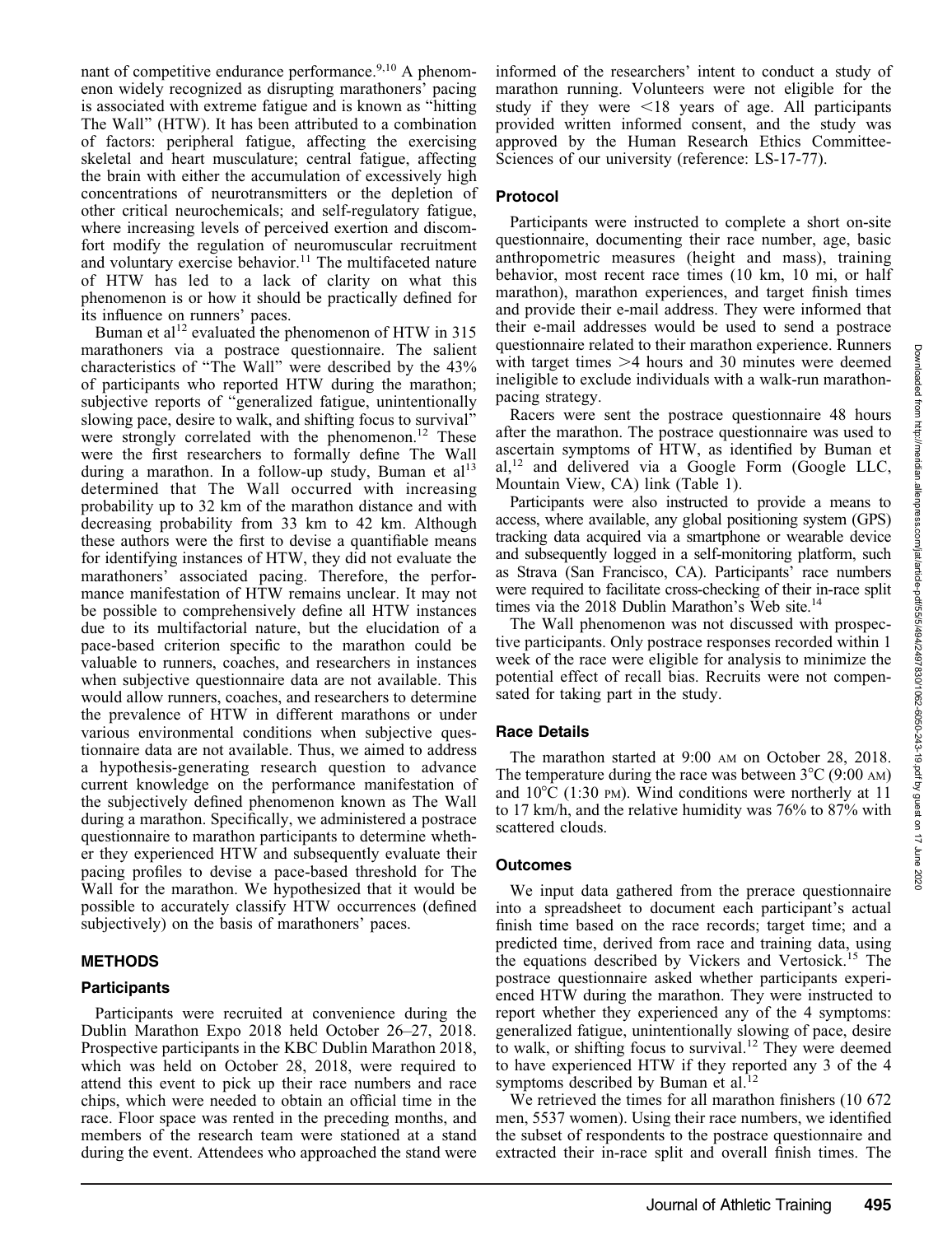#### Table 1. Postrace Questionnaire<sup>a</sup>

- 1. Did you finish the marathon?
- 2. Please indicate whether you experienced the below characteristics/ feelings to a degree significantly more than you would normally experience during a distance race or long run. Tick all that apply: Generalized fatigue Unintentionally slowing pace Desire to walk Shifting focus to survival

a Instrument is presented in its original format.

time in each split (10 km, 21.1 km, 30 km, and 42.2 km) was normalized to the distance covered so that each split could be compared over a distance of 10 km. Specifically, the time spent in segment 2 was divided by 1.10975  $(21.0975 \text{ km} - 10 \text{ km})$ , in segment 3 was divided by 0.89025 (30 km  $-$  21.0975 km), and in segment 4 was divided by 1.2195 (42.195 km  $-$  30 km). Each split time was then divided by the associated finish time to facilitate pooling of participants with different finish times.

When self-monitored GPS tracking data were also available for each 1-km segment of the race, they were cross-referenced with the official in-race split times to ensure accuracy, and, if they matched, the 2 datasets were combined. The 1-km split times were adjusted for course gradient using the method described by Minetti et al.<sup>16</sup>

To maximize the utility of a pace-based threshold for HTW, we devised thresholds for split resolutions of 1-km, 5-km, 10-km, or first- versus second-half race times where available. To achieve this, in-race split data were discretized in the following manner:

- (1) by calculating the standard deviation (SD) in the split time (1-km, 5-km, 10-km, and first- versus second-half split resolutions separately);
- (2) by dividing the time to complete the slowest split by the average of the remaining splits (1-km, 5-km, and 10-km split resolutions separately);
- (3) by dividing the second-half race time by the first-half race time (first- versus second-half split resolution only).

The 10-km and 1-km split-time data before discretization are presented in Figure 1.

## Data Analysis

Participant Characteristics. Respondents and nonrespondents to the questionnaire were compared using



Figure 1. Normalized split-time data before discretization. Group means for each time series are illustrated with bold lines. Normalized pace per kilometer was defined as the pace in a kilometer divided by the average pace per kilometer for the entire race.

independent-samples  $t$  tests for each variable to assess representativeness. The  $\alpha$  level for this analysis was set at .05.

Receiver Operating Characteristic Analysis. The predictive capacity of discretized data in classifying HTW instances was quantified via logistic regression and a receiver operating characteristic (ROC) curve analysis. Accuracy was quantified via the C statistic, which measures the area under the ROC curve.<sup>17</sup> The  $\alpha$  level for this analysis was set a priori using a Bonferroni-adjusted correction for multiple comparisons at .0167 (0.05/3 [discretization methods]). All data were analyzed using SPSS (version 18; SPSS Inc, Chicago, IL).

## RESULTS

## Participant Characteristics

A total of 237 marathoners (83 [35%] women, 154 [65%] men) who were registered for and intended to take part in the marathon were recruited at the expo event. Of these, 83 (35%) marathoners (28 women, 55 men) completed the postrace questionnaire within 1 week of administration. The characteristics of the respondents and nonrespondents, in addition to the results of the statistical comparison for each characteristic, are presented in Table 2. In summary, we observed no differences between respondents and nonrespondents to the questionnaire.

Table 2. Participant Characteristics Delineated by Respondents and Nonrespondents to the Postrace Questionnaire

|                                                    | Mean $\pm$ SD (Range)       |                                      |         |  |
|----------------------------------------------------|-----------------------------|--------------------------------------|---------|--|
| Characteristic                                     | Respondents                 | Nonrespondents                       | P Value |  |
| Age, y                                             | $41.5 \pm 9.1$ (21–68)      | $42.6 \pm 7.6$ (21-58)               | .07     |  |
| Height, m                                          | $1.73 \pm 0.09$ (1.42-1.92) | $1.74 \pm 0.09$ (1.52-1.90)          | .44     |  |
| Mass, kg                                           | $70.2 \pm 10.1$ (44-100)    | $72.9 \pm 10.5$ (51-98)              | .67     |  |
| Time, min                                          |                             |                                      |         |  |
| Target                                             | $221 \pm 33(145 - 330)$     | $222 \pm 30 (150 - 299)$             | .37     |  |
| Actual                                             | $229 \pm 38 (150 - 358)$    | $223.78690 \pm 42.22584 (146 - 337)$ | .83     |  |
| Predicted                                          | $225 \pm 29$ (NA)           | $223 \pm 32$ (NA)                    | .74     |  |
| Difference between target and actual times, min    | $8 \pm 18 (-32$ to $-132)$  | $4 \pm 41$ (-218 to -271)            | .63     |  |
| Difference between predicted and actual times, min | $0 \pm 14$ (NA)             | $-5 \pm 14$ (NA)                     | .60     |  |

Abbreviation: NA, not applicable.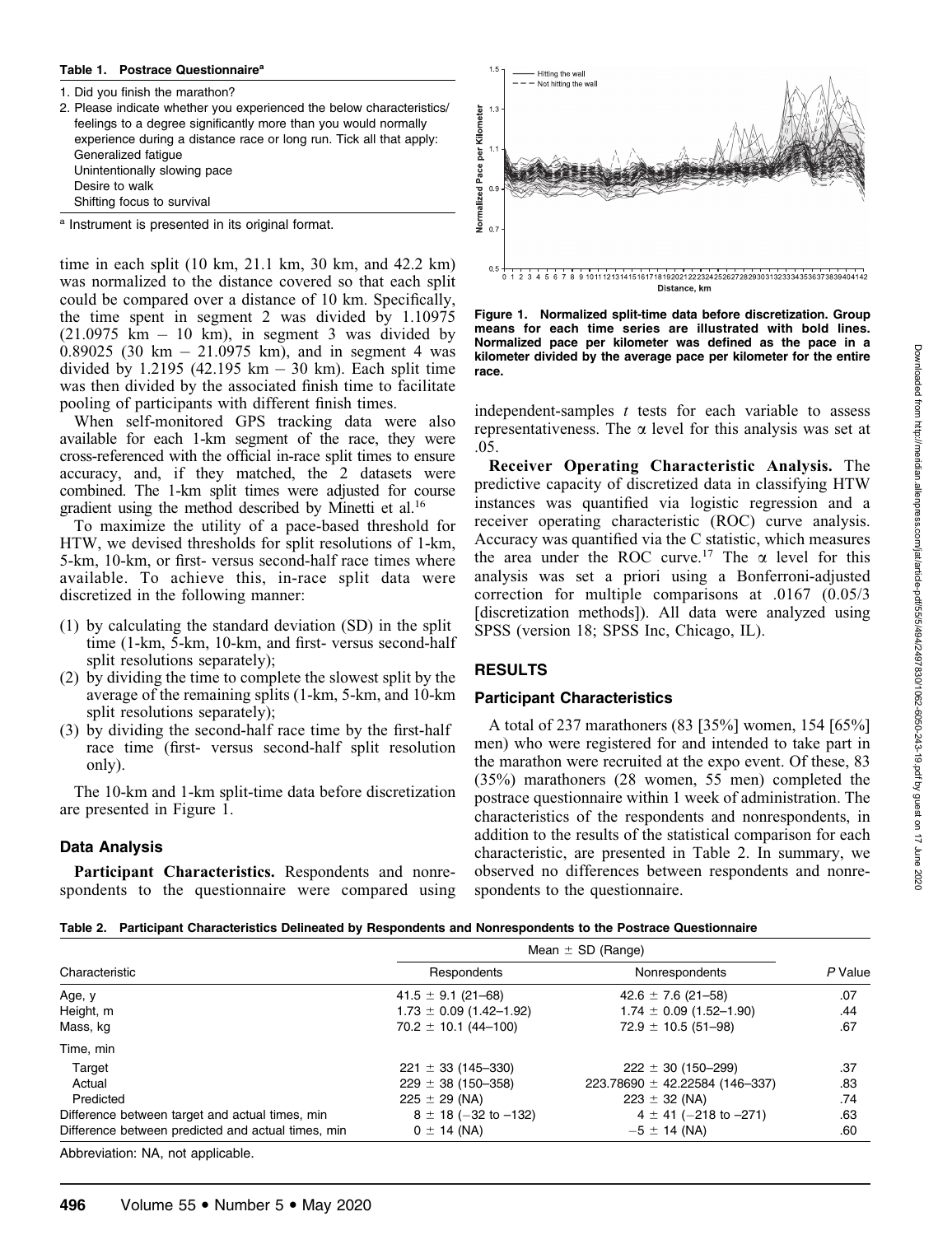Table 3. Respondent Characteristics Stratified by Hitting the Wall or Not Hitting the Wall

| Characteristic                     | Hitting the Wall               | Not Hitting the Wall |  |  |  |
|------------------------------------|--------------------------------|----------------------|--|--|--|
| Sex, No., men/women                | 14/1                           | 41/27                |  |  |  |
|                                    | Mean (95% Confidence Interval) |                      |  |  |  |
| Age, y                             | 40 (32, 48)                    | 41 (38, 43)          |  |  |  |
| Height, m                          | 1.63 (1.36, 1.90)              | 1.66 (1.58, 1.75)    |  |  |  |
| Mass, kg                           | 71 (59, 84)                    | 66 (61, 71)          |  |  |  |
| Body mass index, kg/m <sup>2</sup> | 25 (24, 25)                    | 24 (23, 24)          |  |  |  |
| Marathon experience, No.           | 1.92 (0.64, 3.20)              | 4.12 (2.73, 5.51)    |  |  |  |
| Time, min                          |                                |                      |  |  |  |
| Target <sup>a</sup>                | 242 (230, 254)                 | 218 (211, 225)       |  |  |  |
| Actual <sup>a</sup>                | 255 (236, 273)                 | 221 (214, 229)       |  |  |  |
| Predicted <sup>a</sup>             | 241 (230, 251)                 | 222 (215, 229)       |  |  |  |
| Actual target                      | 13 (1, 24)                     | 2(0, 3)              |  |  |  |
| Actual predicted <sup>a</sup>      | 10 (1, 19)                     | $-2(-5, 2)$          |  |  |  |

<sup>a</sup> Denotes between-groups difference.

Excluding the 83 respondents to our postrace questionnaire, 16 126 runners took part in the marathon (5509  $[34\%]$  women, 10 617  $[66\%]$  men), the average finish time was 256 minutes (4 hours, 16 minutes)  $\pm$  50 minutes, and the mode finish time was 238 minutes (3 hours, 58 minutes). Formal statistical comparison between respondents and nonparticipants was not deemed appropriate, as we sought to exclude individuals with a walk-run pacing strategy for the purpose of defining HTW.

Fifteen (18%) of the 83 runners were deemed to have experienced HTW. The GPS data, including 1-km split times, were available for 56 (67%) of the 83 respondents (14 respondents who experienced HTW and 42 respondents who did not experience HTW; Table 3).

#### The ROC Curve Analysis

Results of the direct logistic regression and ROC curve analyses identified predictive values for the following discretized variables:

- (1) the time to complete the slowest split relative to the remaining splits (1-km [accuracy =  $84.6\%$ , sensitivity = 1, specificity  $= 0.6$ ,  $P < .001$ ] and 5-km [accuracy  $=$ 84.6%, sensitivity = 1, specificity = 0.644,  $P < .001$ ] splits);
- (2) the SD in the split time (1-km [accuracy  $= 83\%$ , sensitivity = 0.818, specificity = 0.8,  $P = .001$ ] and 5-k [accuracy = 82%, sensitivity = 0.909, specificity = 0.622,  $P = .001$ ] split resolutions).

The results of the ROC curve analysis for all discretized variables are presented in Table 4. The cutoff for HTW at the 1-km split resolution for SD was 0.0532 and at the 5-km resolution was 0.0346. The cutoff for HTW at the 1-km split resolution for the slowest relative segment was 1.1107 and at the 5-km resolution was 1.0731. The ROC curves are plotted for the combined set of discretized variables in Figure 2.

#### **DISCUSSION**

The purpose of our study was to devise a pace-based criterion for HTW. Instances of HTW were identified via a postrace questionnaire, based on the findings of Buman et al.12 Using their results and specifically any 3 of the 4 symptoms of generalized fatigue, unintentionally slowing of pace, desire to walk, or shifting focus to survival, we observed a 16% prevalence of HTW in our group of postrace questionnaire respondents. Using logistic regression and ROC curve analyses, we identified the pacing profiles associated with HTW for the 1-km and 5-km splittime resolutions. Specifically, by comparing any single 1 km segment with the remaining 41 1-km segments of the marathon (1-km split-time resolution) or any single 5-km segment with the remaining 7 5-km segments of the marathon (5-km split-time resolution), we classified instances of HTW by cross-referencing questionnaire responses with these split resolutions for each participant.

Based on a 1-km split-time resolution, runners were classified as having experienced HTW if they ran any single 1-km segment 11.07% slower than the average of the remaining 41 1-km segments of the race (accuracy  $=$ 84.6%, sensitivity = 1, specificity = 0.6) or if the SD of the normalized 1-km split times exceeded  $0.0532$  (accuracy = 83%, sensitivity = 0.818, specificity = 0.8). Based on a 5km split-time resolution, runners were classified as having experienced HTW if they ran any single 5-km segment 7.3% slower than the average of the remaining seven 5-km segments of the race (accuracy  $= 84.6\%$ , sensitivity  $= 1$ , specificity  $= 0.644$ ) or if the SD of the normalized 5-km split times exceeded 0.0346 (accuracy  $= 82\%$ , sensitivity  $=$ 0.909, specificity  $= 0.622$ ). Although none of the 21.1-km or 10-km split-resolution thresholds were different based on our Bonferroni-adjusted a priori  $\alpha$  (P = .0167), completing the second half of the race 4.3% slower than the first could be used to correctly classify 70.7% of HTW cases (sensitivity  $= 0.818$ , specificity  $= 0.533$ ,  $P = .04$ ) at the level of  $P < .05$ . These pace-based thresholds could be valuable to researchers evaluating the prevalence of HTW

Table 4. Results of the Receiver Operating Characteristic Curve Analyses for All Discretized Variables

| Resolution, km | Discrete Variable                       | Accuracy | Sensitivity | Specificity | Cutoff | <b>Standard Error</b> | P Value | 95% Confidence Interval |
|----------------|-----------------------------------------|----------|-------------|-------------|--------|-----------------------|---------|-------------------------|
| 21.1           | First- vs second-half time <sup>a</sup> | 0.707    | 0.818       | 0.533       | 1.0433 | 0.084                 | .04     | 0.543, 0.872            |
| 10             | Slowest relative segment <sup>b</sup>   | 0.673    | 0.727       | 0.622       | 1.0445 | 0.097                 | .08     | 0.483, 0.863            |
|                | SD pace                                 | 0.659    | 0.545       | 0.756       | 0.0094 | 0.098                 | .11     | 0.466, 0.851            |
| 5              | Slowest relative segment <sup>b</sup>   | 0.846    |             | 0.644       | 1.0731 | 0.053                 | < .001  | 0.744, 0.949            |
|                | SD pace                                 | 0.820    | 0.909       | 0.622       | 0.0346 | 0.062                 | .001    | 0.698, 0.942            |
|                | Slowest relative segment <sup>b</sup>   | 0.846    |             | 0.6         | 1.1107 | 0.055                 | < 0.001 | 0.738, 0.955            |
|                | SD pace                                 | 0.830    | 0.818       | 0.8         | 0.0532 | 0.062                 | .001    | 0.708, 0.953            |
|                |                                         |          |             |             |        |                       |         |                         |

<sup>a</sup> Calculated by dividing the second-half race time by the first-half race time.

<sup>b</sup> Calculated by dividing the time to complete the slowest split by the average of the remaining splits (1-km, 5-km, and 10-km split resolutions separately).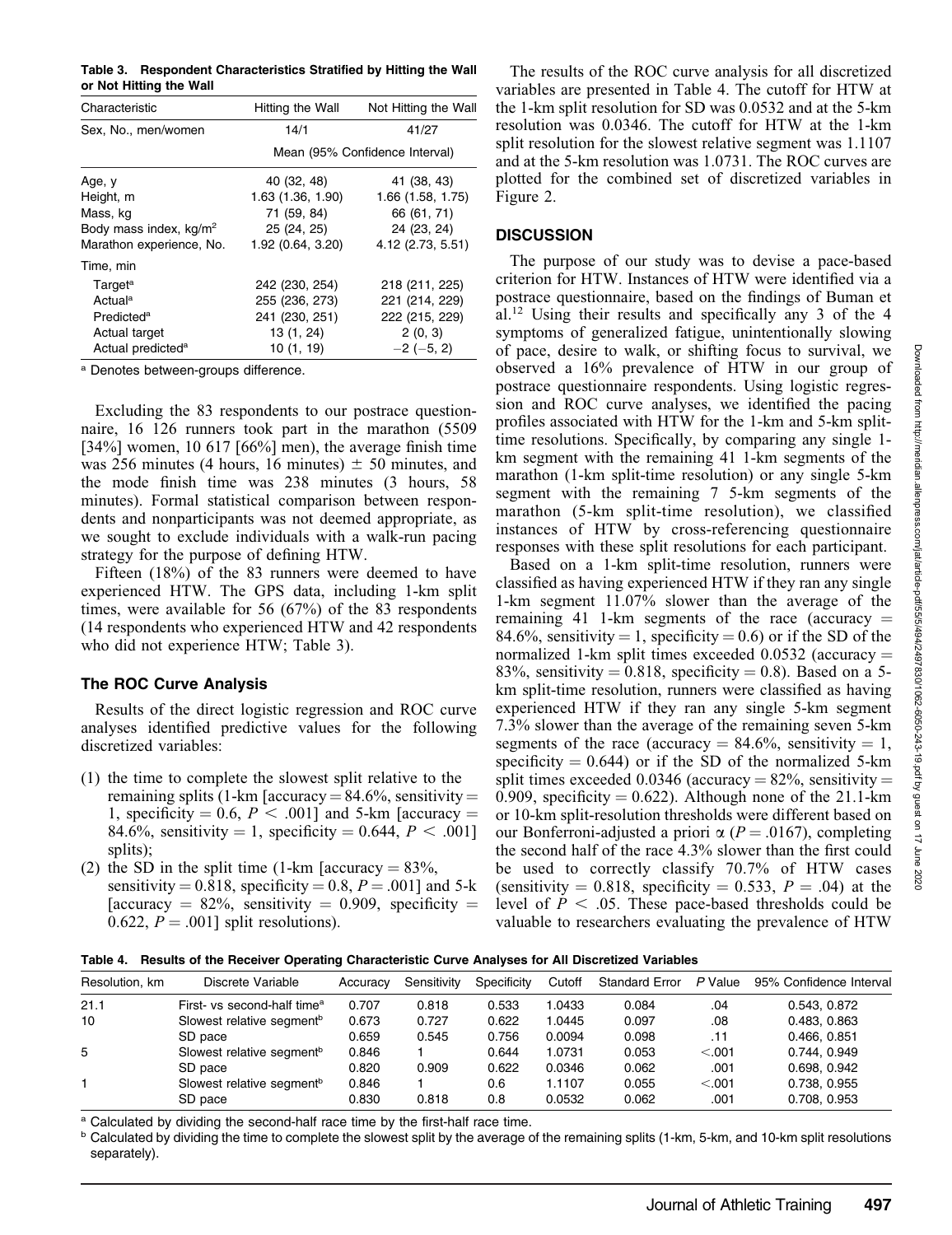

Figure 2. Receiver operating characteristic curve for each discretized variable.

in cohorts for whom they lack subjective questionnaire data.

Subjective reports of perceived fatigue are an important foundation for defining HTW because runners experience fatigue differently. Researchers have presented HTW as a phenomenon that is only experienced by recreational or subelite runners,<sup>18</sup> and the runners' physiology and background in endurance events are both likely to influence this experience.<sup>19</sup> Although this might imply that HTW is to some extent unmeasurable, the degree of accuracy with which discretized measures of pacing could be used to classify HTW instances in our study, defined by high ratings of perceived exertion, suggests that the phenomenon is to some extent quantifiable, both subjectively and by observable performance, despite the underlying subjectivity of the experience. This is further evidenced by our analysis of each group's target, predicted, and actual finish times. Although we found no between-groups difference between target and actual finish times (ie, both groups reached their target finish times), participants who experienced HTW finished slower. From this information, we could deduce that participants who experienced HTW finished slower because they were simply less capable or trained less well for the race. However, the participants who experienced HTW were also less likely to achieve their predicted times, which were derived based on their self-reported training histories (Table 3). These predicted times can be considered to represent the extent to which participants fulfilled their potential, whereby faster predicted times were derived by having higher average weekly training distances and faster historical race times. Combining these findings, we posit that the greater difference between the predicted and actual finish times of participants who experienced HTW represents a negative effect of HTW, whereby, despite training adequately to achieve their predicted times, an HTW event disrupted this prediction and was associated with a slower finish. Although the causality of the relationship between pacing and HTW cannot be inferred using our results, previous researchers<sup>20</sup> demonstrated that aggressive early pacers are more likely to experience large slowdowns later in the race. Therefore, pacing and the occurrence of HTW are likely interdependent, whereby incorrect pacing in the early stages of a marathon might increase one's risk for HTW later, which itself manifests in an undesirable slowdown in pace. Our findings provide a means of quantifying how much of a pace slowdown is associated with HTW and how this is linked with slower finish times.

Despite the insights provided by the pace-based thresholds for HTW, the results of our study are not definitive and cannot be used to prevent instances of HTW or ascertain at what stage of the race people experience HTW or be leveraged to draw any causal inferences as to why it occurs. Given the personal and contextual factors associated with each marathon, a comprehensive understanding of The Wall will vary with each subjective experience. Variables not measured as part of our analysis, such as a marathoner's prerace<sup>21</sup> and in-race nutrition strategies,<sup>22</sup> are probably important contributors to overall performance on race day. We illustrated that a definitive pace-based classification of The Wall (with accuracy levels approaching 100%) is probably an unrealistic pursuit due to the variability of its underlying subjective perception but that this subjectivity is nonetheless important when seeking to devise any such classification. In our study, by classifying HTW using subjective symptoms, we captured the heterogeneity of its physical manifestation, improving the external validity of these results.

In a practical sense, runners and coaches should acknowledge that although HTW cannot be fully understood, they should not be dissuaded from attempting to mitigate its symptoms during their preparation for a marathon event. Specifically, using cognitive strategies, including if-and-then implementation strategies, has been advocated by researchers.<sup>23</sup> Elite runners who used associative cognitive strategies coped better with pain during a marathon compared with nonelite runners who tended to rely on dissociative strategies.<sup>19</sup> Furthermore, a few investigators<sup>22</sup> have shown that runners who consumed carbohydrate fuel during the race were less likely to experience HTW. Although we could not monitor our participants' adherence or nonadherence to such strategies, our data showed that it may be possible to prevent HTW and, by extension, decreased performance. Extrapolating these findings to our results, marathoners would be more likely to reach their predicted finish times by adopting an appropriate in-race nutrition strategy because they would be less likely to experience HTW.

We sought to maximize the external validity of our results through a variety of means, but some potential limitations should be acknowledged. First, the accuracy of the estimates of training behavior provided by our participants was an important consideration, as self-report sampling is potentially associated with more measurement error.<sup>24</sup> However, self-report training logs and diaries have consistently been used to determine the frequency, duration, intensity, and type of exercise exposures for a variety of outcomes<sup>25</sup> and have been accurate when describing exercise.<sup>26</sup> Attempts to reconcile data garnered via self-reporting with direct measures, such as GPS tracking devices, have indicated that the error associated with subjective determination is random.<sup>27</sup> Therefore, we are confident that any potential ''noise'' associated with self-report measures is unlikely to have made a meaningful difference in the accuracy or representativeness of the dataset.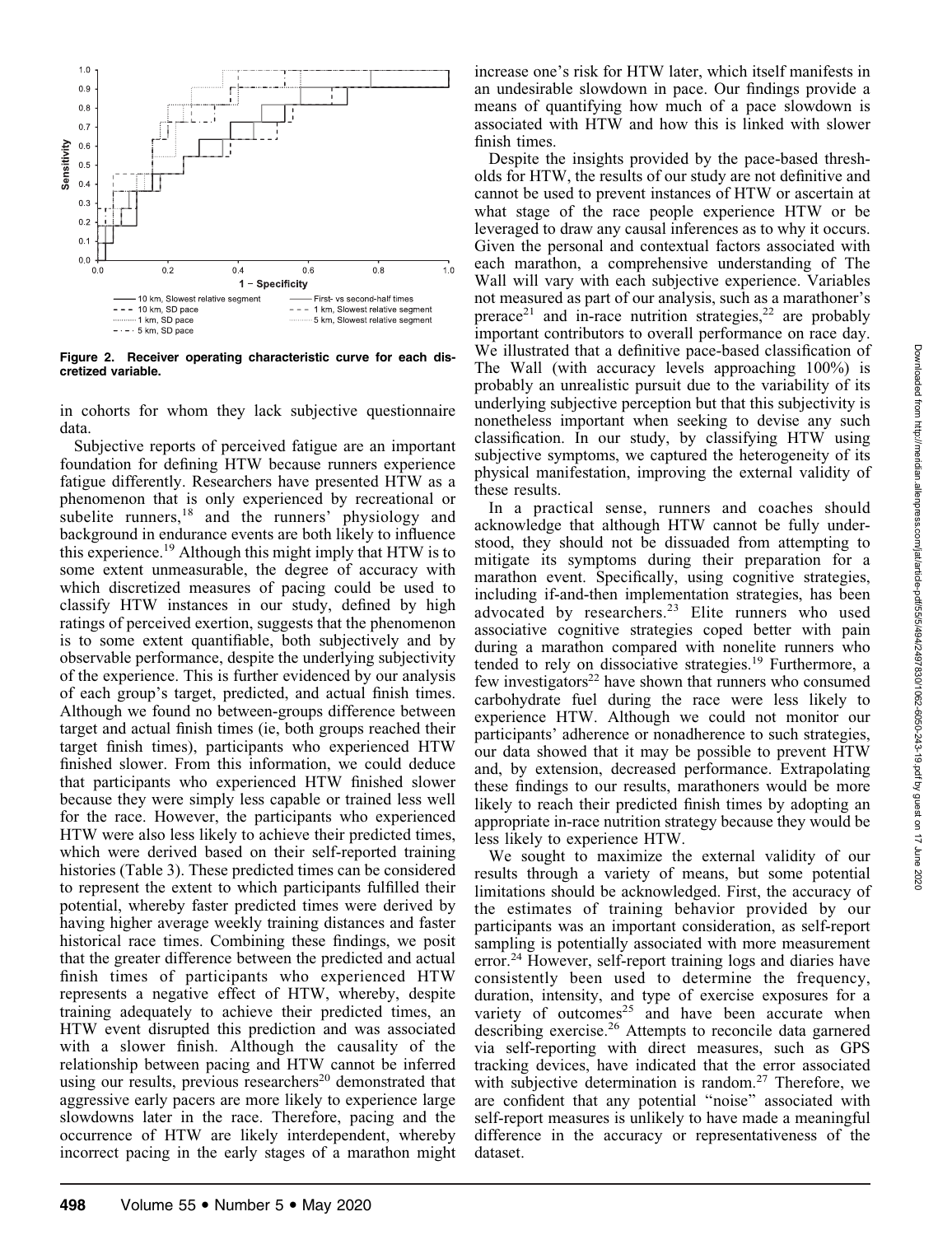Second, our pace-based classification of The Wall was derived from the grade-adjusted pacing profiles<sup>16</sup> of the respondents to our questionnaire. The advantage of gradeadjusted pace is that it includes the elevation profile of the marathon course. Despite our efforts to limit the effect of this confounder, it is possible that our participants' paces, and, therefore, the pace-derived classification of The Wall, depended in part on the elevation profile of the course, thereby limiting its applicability to other marathons. It is also possible that the definition of HTW, whether determined by pace or the administration of a subjective questionnaire, will always be partially dependent on the marathon itself. Defining The Wall on a per-marathon basis may not be feasible; however, it would be prudent to investigate the potential variability of what constitutes The Wall for a group of marathons with various elevation profiles and environmental conditions in future studies. Researchers have elucidated a relative performance difference for marathons in different locations under different environmental conditions,<sup>28</sup> substantiating this presumption.

Third, although we sought to recruit a large representative sample covering the full spectrum of running ability (the fastest runner in our cohort finished in 2 hours and 30 minutes, and the slowest runner finished in 5 hours and 58 minutes), the external validity of our pace-based threshold of The Wall was limited by the relatively small sample of participants from only 1 marathon and the resulting constraints. For instance, the environmental conditions may have substantially affected the pace-based threshold of The Wall, but this cannot be elucidated using our dataset. We also sought to limit our cohort to participants who intended to run the entire marathon, hence our decision to exclude runners aiming for a finish time of  $>4$  hours and 30 minutes. Future researchers building on our findings should replicate this study in larger samples of marathoners at a more diverse group of marathons.

#### CONCLUSIONS

We presented a pace-based threshold for HTW that can be applied when the subjectively reported data required to definitively determine the presence of this phenomenon on an individual basis are not available. Specifically, our findings suggested that, based on a 1-km split-time resolution, runners can be classified as having experienced HTW if they ran any 1-km segment 11.07% slower than the average of the remaining segments of the race or if the SD of the normalized 1-km split times exceeded 0.0532. For a 5-km split-time resolution, runners can be classified as having experienced HTW if they ran any 5-km segment 7.3% slower than the average of the remaining 5-km segments of the race or if the SD of the normalized 5-km split times exceeded 0.0346. These thresholds can be adopted by athletes, coaches, and researchers in any evaluation of HTW prevalence among groups of athletes for whom subjective questionnaire data are not available; however, future researchers should expand the methods presented here to include a greater variety of marathon courses, environmental conditions, and participant characteristics if a more definitive pace-based definition of The Wall is to be devised.

## ACKNOWLEDGMENTS

This research was cofunded by the European Regional Development Fund (ERDF) under Ireland's European Structural and Investment Funds Programmes 2014–2020, under the ''Pace-Man'' project title (B.C.).

## **REFERENCES**

- 1. Percentage of marathon finishers by gender in the United States from 1980 to 2015. Statista Web site. https://www.statista.com/ statistics/280440/marathon-finishers-by-age-and-gender-unitedstates/. Accessed September 16, 2019.
- 2. Number of marathon finishers in the United States from 2004 to 2016 (in 1,000s). Statista Web site. https://www.statista.com/ statistics/280458/number-of-marathon-finishers-united-states/. Accessed September 16, 2019.
- 3. US road race participation numbers hold steady for 2017. Running USA Web site. https://runningusa.org/RUSA/News/2018/U.S.\_ Road\_Race\_Participation\_Numbers\_Hold\_Steady\_for\_2017.aspx. Accessed August 24, 2017.
- 4. Smyth B. Blog. Medium Web site. https://medium.com/runningwith-data. Accessed August 24, 2017.
- 5. Smyth B. The runners of the Boston Marathon 2017: a data analysis of the 2017 Boston Marathon, part 1. Medium Web site. https:// medium.com/running-with-data/the-runners-of-the-bostonmarathon-2017-56d2db7326c1. Accessed September 16, 2019.
- 6. Knechtle B, Di Gangi S, Rust CA, Rosemann T, Nikolaidis PT. Men's participation and performance in the Boston Marathon from 1897 to 2017. Int J Sports Med. 2018;39(13):1018–1027.
- 7. Nikolaidis PT, Knechtle B. Effect of age and performance on pacing of marathon runners. Open Access J Sports Med. 2017;8:171–180.
- 8. Roelands B, de Koning J, Foster C, Hettinga F, Meeusen R. Neurophysiological determinants of theoretical concepts and mechanisms involved in pacing. Sports Med. 2013;43(5):301–311.
- 9. Foster C, deKoning JJ, Hettinga F, et al. Effect of competitive distance on energy expenditure during simulated competition. Int J Sports Med. 2004;25(3):198–204.
- 10. Santos-Lozano A, Collado PS, Foster C, Lucia A, Garatachea N. Influence of sex and level on marathon pacing strategy: insights from the New York City race. Int J Sports Med. 2014;35(11):933-938.
- 11. Noakes TD. The central governor model of exercise regulation applied to the marathon. Sports Med. 2007;37(4–5):374–377.
- 12. Buman MP, Brewer BW, Cornelius AE, Van Raalte JL, Petitpas AJ. Hitting the wall in the marathon: phenomenological characteristics and associations with expectancy, gender, and running history. Psychol Sport Exerc. 2008;9(2):177–190.
- 13. Buman MP, Brewer BW, Cornelius A. A discrete-time hazard model of hitting the wall in recreational marathon runners. Psychol Sport Exerc. 2009;10(6):662–666.
- 14. KBC Dublin Marathon 2018 Web site. http://kbcdublinmarathon.ie. Accessed January 11, 2018.
- 15. Vickers AJ, Vertosick EA. An empirical study of race times in recreational endurance runners. BMC Sports Sci Med Rehabil. 2016;8(1):26.
- 16. Minetti AE, Moia C, Roi GS, Susta D, Ferretti G. Energy cost of walking and running at extreme uphill and downhill slopes. J Appl Physiol. 2002;93(3):1039–1046.
- 17. Hosmer DW, Lemeshow S. Applied Logistic Regression. 2nd ed. New York, NY: John Wiley & Sons; 2000.
- 18. Stevinson CD, Biddle SJ. Cognitive orientations in marathon running and ''hitting the wall.'' Br J Sports Med. 1998;32(3):229– 235.
- 19. Raglin JS. The psychology of the marathoner: of one mind and many. Sports Med. 2007;37(4–5):404–407.